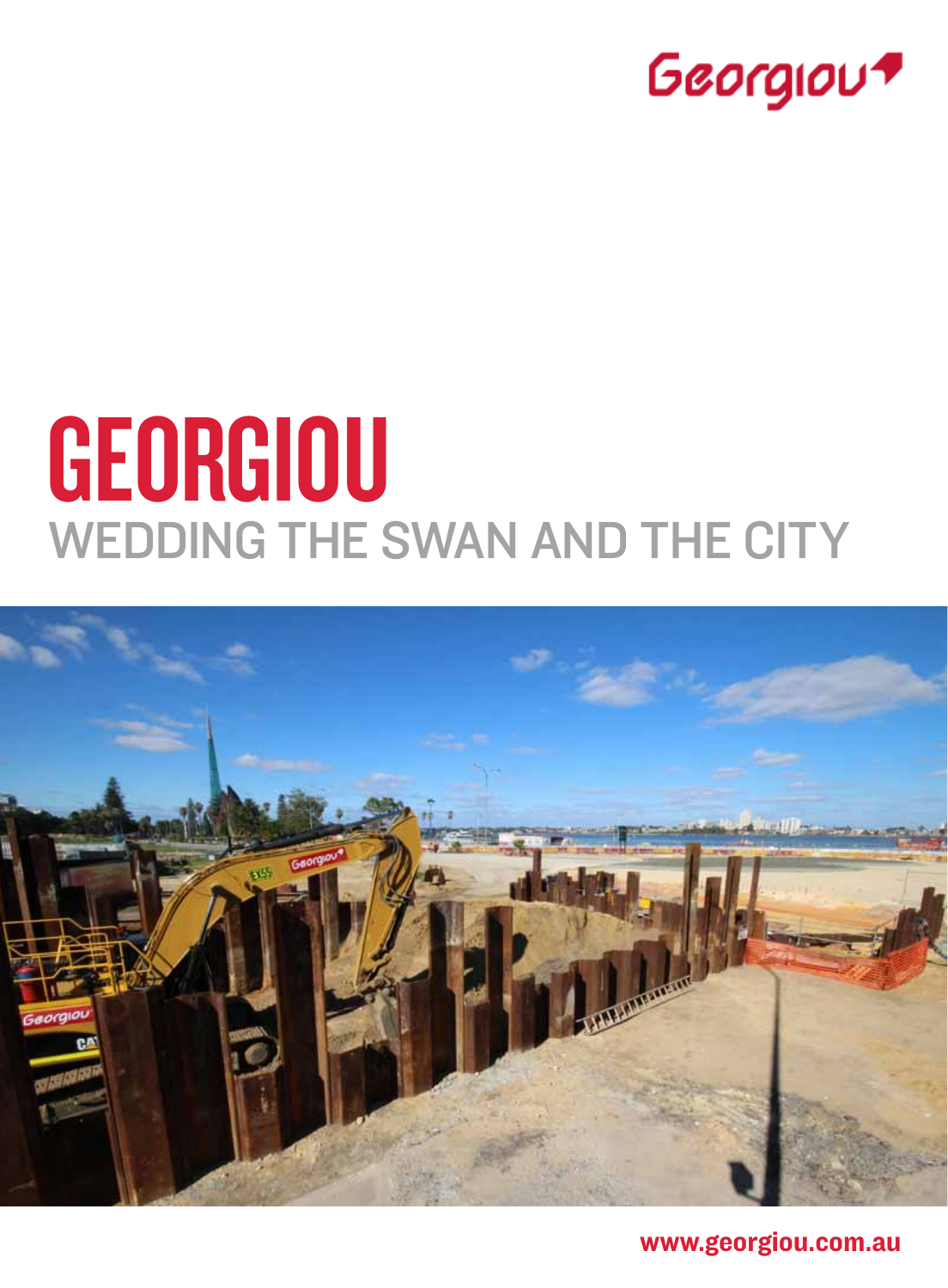## *Elizabeth Quay is a project that will return Perth's focus to the iconic Swan River and enhance the city's reputation as one of the most 'liveable' cities in the world* WEDDING THE SWAN AND THE CITY

Georgiau

written by: John O'Hanlon RESEARCH BY: JEFF ABBOTT

### **GEORGIOU**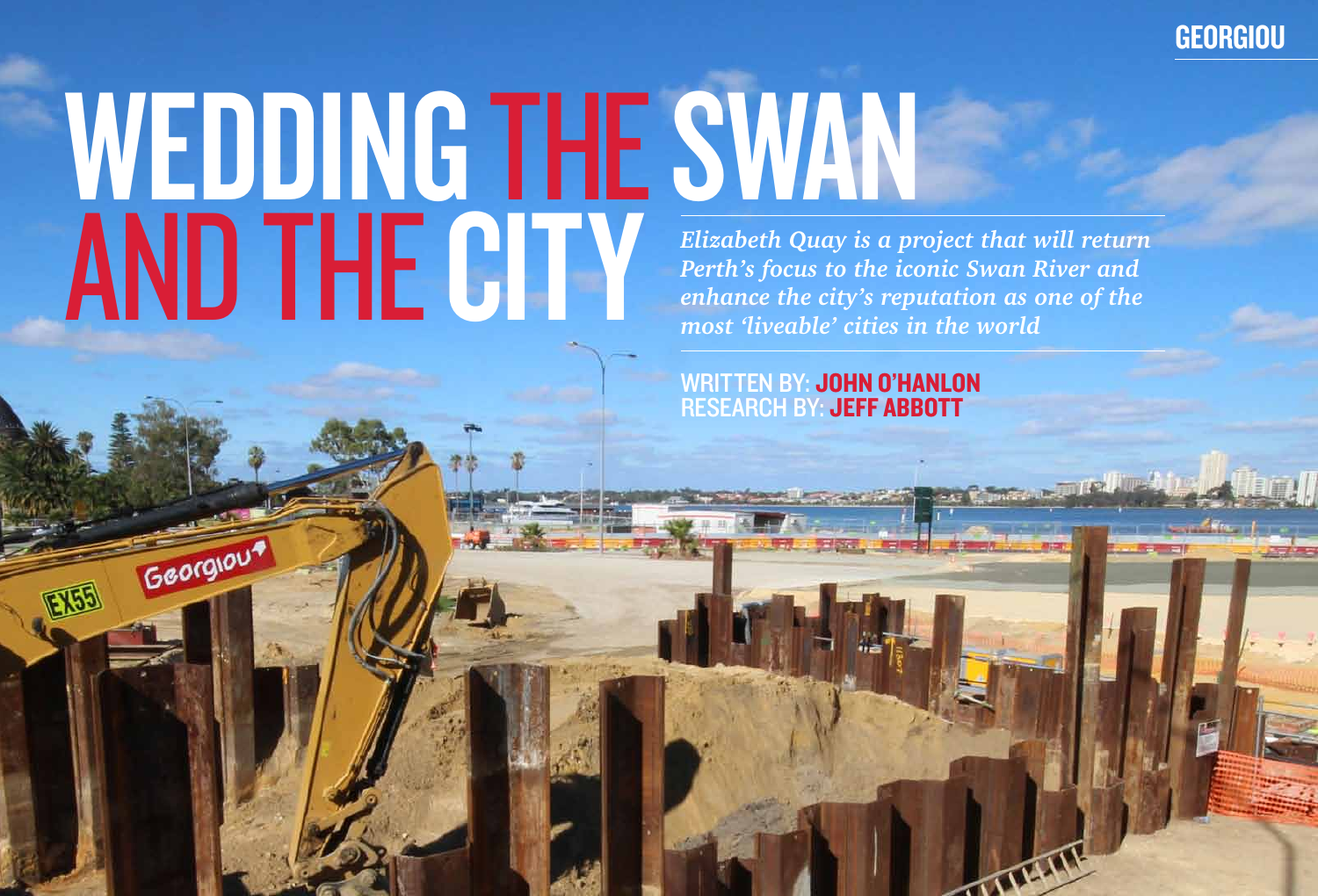Complex traffic management was required around Riverside Drive

ew Esplanade Re

 $\frac{Q}{T}$ 

M

**MTS** 

The Perth waterfront has been<br>
an under-used asset, but now<br>
Western Australia's capital city is<br>
finally making the most of it with<br>
the \$2.6billion Elizabeth Quay<br>
project covering nearly ten hectares of prime an under-used asset, but now Western Australia's capital city is finally making the most of it with the \$2.6billion Elizabeth Quay

riverfront land between Barrack and William streets in the heart of the city. The project will create a magnificent precinct featuring a newly dug 2.7 hectare inlet surrounded by a split level promenade, shops, cafés, restaurants and other exciting entertainment venues.

Additionally the project will help secure Western Australia's social and economic future. Elizabeth Quay is providing an estimated 1,600 direct and indirect jobs for the local economy during construction and is expected to attract \$2.2billion in private sector investment. Perth's citizens and visitors will be able to enjoy the transformation by the middle of 2015. At the moment it is a work in progress, though a critical phase, the key \$60 million forward works contract that was awarded by the Metropolitan Redevelopment Authority (MRA) to Georgiou Group in April 2012 is nearing completion.

The contract covered site remediation; construction of a new bus entry into the Esplanade Busport; creation of a new citybound link between the Point Lewis Rotary (under the Narrows Bridge) and William Street to provide an alternative route into the CBD from the west; and closure and full reconstruction of William Street (south of The Esplanade) as a two-way street. Once all that is complete the way will be open for the building construction and the creation of the inlet.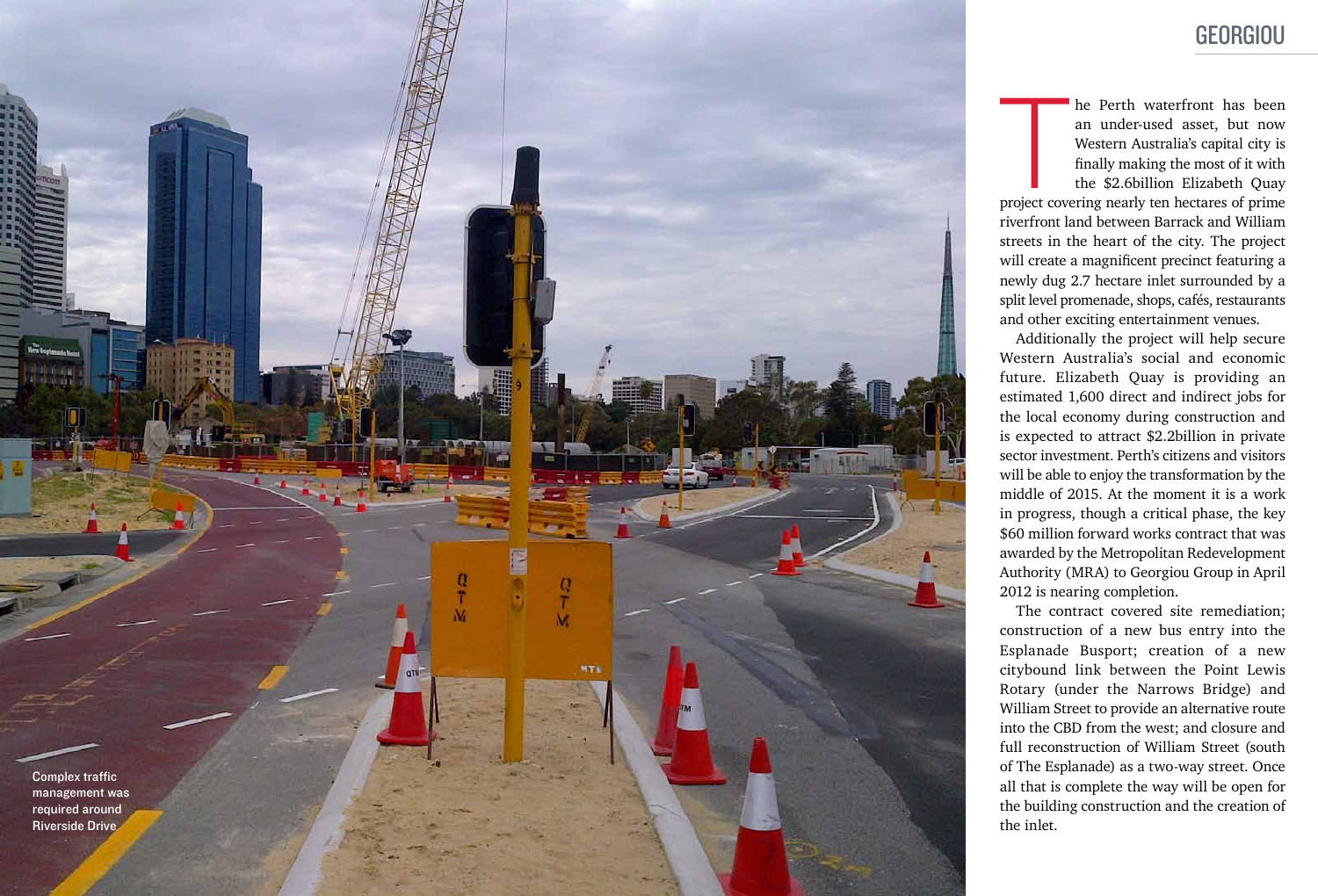The forward contract is so complex that it needed a company with solid experience in service relocation and realignment, something Georgiou has built up over the decades. "Your track record counts for a lot in our business," says Tony Ricciardello, Group Project Manager. However no two projects are alike, and apart from being a big one even for Georgiou there were a whole host of unique challenges to be faced.

The biggest was the need

Groundwater has been an ever present fact of life, he continues, since the work has been carried out so close to the river. In addition, the waterfront area is built on land reclaimed Early works on the main drain

to be working in the centre of Perth without disrupting daily life too much. "Traffic, pedestrians, cycles all circulating around us need sensitive management, and we have a dedicated relationships manager for the project to liaise with the MRA, whose job it is to communicate day to day impacts to the public." Riverside Drive is one of Perth's main thoroughfares. It has traffic volumes of 35-40,000 vehicles a day so Georgiou had the task of addressing the different kinds of safety hazards faced by the public and its own employees.

#### Georgiou

#### Quality Traffic Management

QTM is a full service business covering all aspects of traffic management solutions. Specialising in Engineering, Design, Electrical and Industry Training enables QTM to manage a project through from planning to implementation stage and everything in between. Major WA projects include; a unique 3 year contract with the Fremantle Port Authority; Job sites throughout the City of Perth; Ongoing traffic solutions management for the City of Stirling, Perth's largest shire; the City of Canning; City of Nedlands as well as managing all traffic signals for the major reconstruction of the Bunbury Eelup Roundabout. QTM have also worked with Mainroads WA, delivered on-site training and assessment for Rio Tinto and are currently providing their services as part of the iconic Elizabeth Quay project.





www.qtm.net.au

**Holcim (Australia) Pty Ltd** is a leading supplier of aggregates, concrete (readymix) and concrete pipe and products. Gosnells Quarry supplies granite to the Perth Metropolitan area for various end uses including concrete, asphalt manufacture as well as

road construction.





**Strength. Performance. Passion.**

vincent@bus-ex.com





**OTM TRAFFIC MANAGEMENT:** Unique traffic management plans for

Contact us today and put your company in the spotlight!

"We located literally hundreds of unknown services, and that has been a challenge"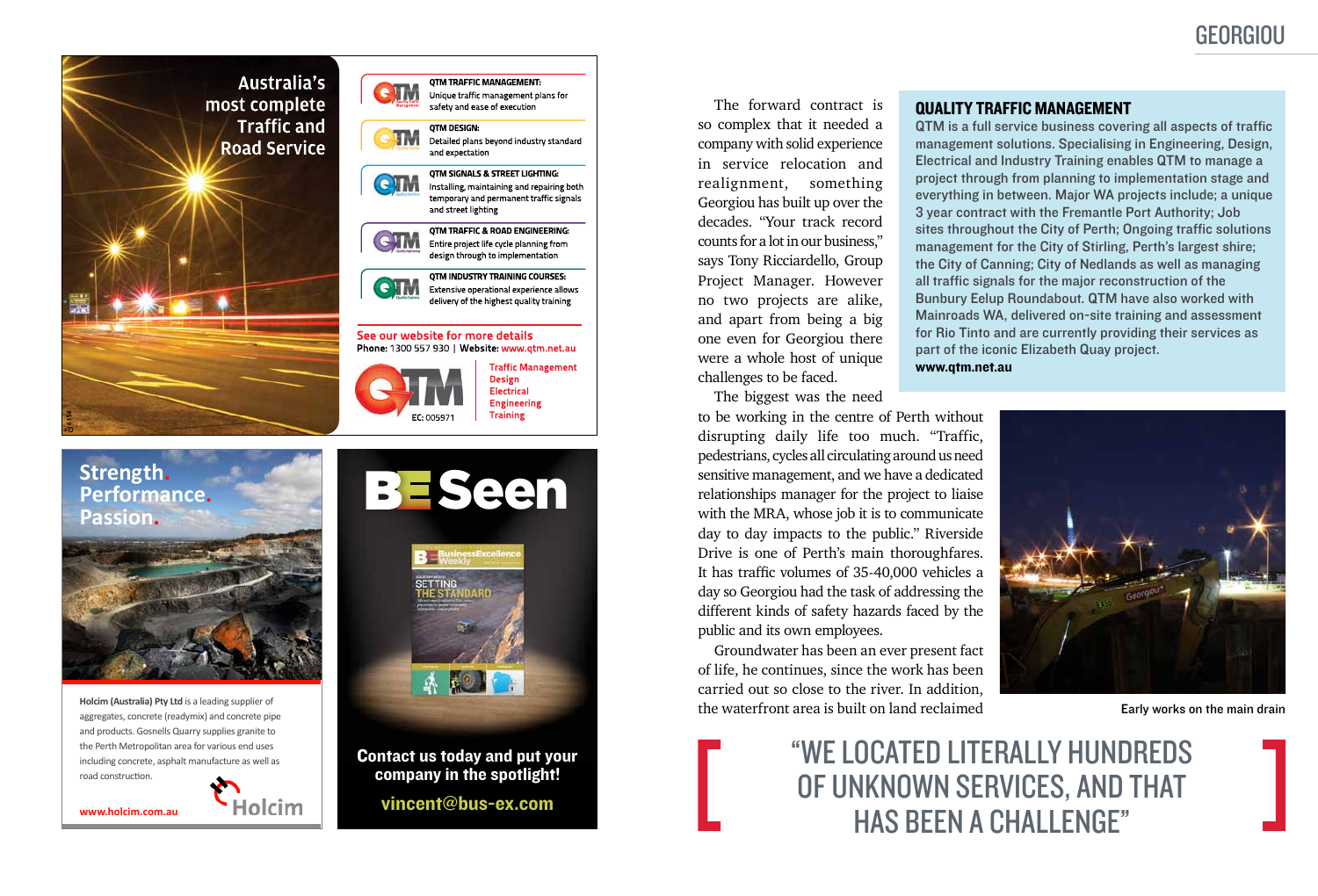**Geopractika Prt Limited** PO Box 1362 South Perth, Western Australia 6951 Tel: **(08) 9497 5637** | Fax: **(08) 9498 3290** | Mob: **0411 140 160**  Email: **geopractika@iinet.net.au | www.geopractika.com.au**



Building, Industrial & the Resisdential Industries.

We focus on Foundation Engineering, Ground Support & Soil Improvement.



geopractika

as long ago as the 19th century. Much of the land between the Perth business district, and the Swan River shoreline has been reclaimed. From the 1870s right up to the 1960s various projects have increased the available foreshore land. Even the historic site of the Perth CBD had to be improved, as the surface was a rather sandy and marshy river terrace. This made it unsuitable for building foundations, and the market gardening activities of the early settlers. Even today

many buildings have below ground pumps to divert spring water.

In those days civil engineers were not so fussy about the material they used as landfill, which made assessing the existing services unpredictable. "The old records are not very reliable," says Ricciardello. "We located literally hundreds of unknown services, and that has been a challenge." Early in the project, Georgiou instigated a process to locate and map as many of these services as possible, using modern techniques such a ground penetrating radar, but still many pipes and conduits turned out not quite to be in the expected position. By meticulous recording and reporting Georgiou has been able to help its clients prepare a definitive map of underground networks in this part of Perth.

One of the biggest challenges and, now it is behind him, the biggest achievements of the project was the realignment of the Perth Main Drain. This consists of two 1,950 mm

(Georgiou) Construction Manager, Tony Ricciardello on site

### Georgiou

#### GEOPRACTIKA PTY LIMITED

A family owned and operated Australian business established with the primary objective of providing a comprehensive range of geotechnical and soil improvement solutions through our geotechnical contracting and consulting services to the industry throughout Australia. The company's international exposure and association with many major contractors and our involvement across a broad spectrum of industry has provided us with a wealth of experience in many different aspects of the very latest geotechnical and foundation engineering processes. Geopractika is presently able to offer capability across a broad range of specialist geotechnical and foundation techniques and prides itself on offering quality solutions to difficult geotechnical conditions. www.geopractika.co.au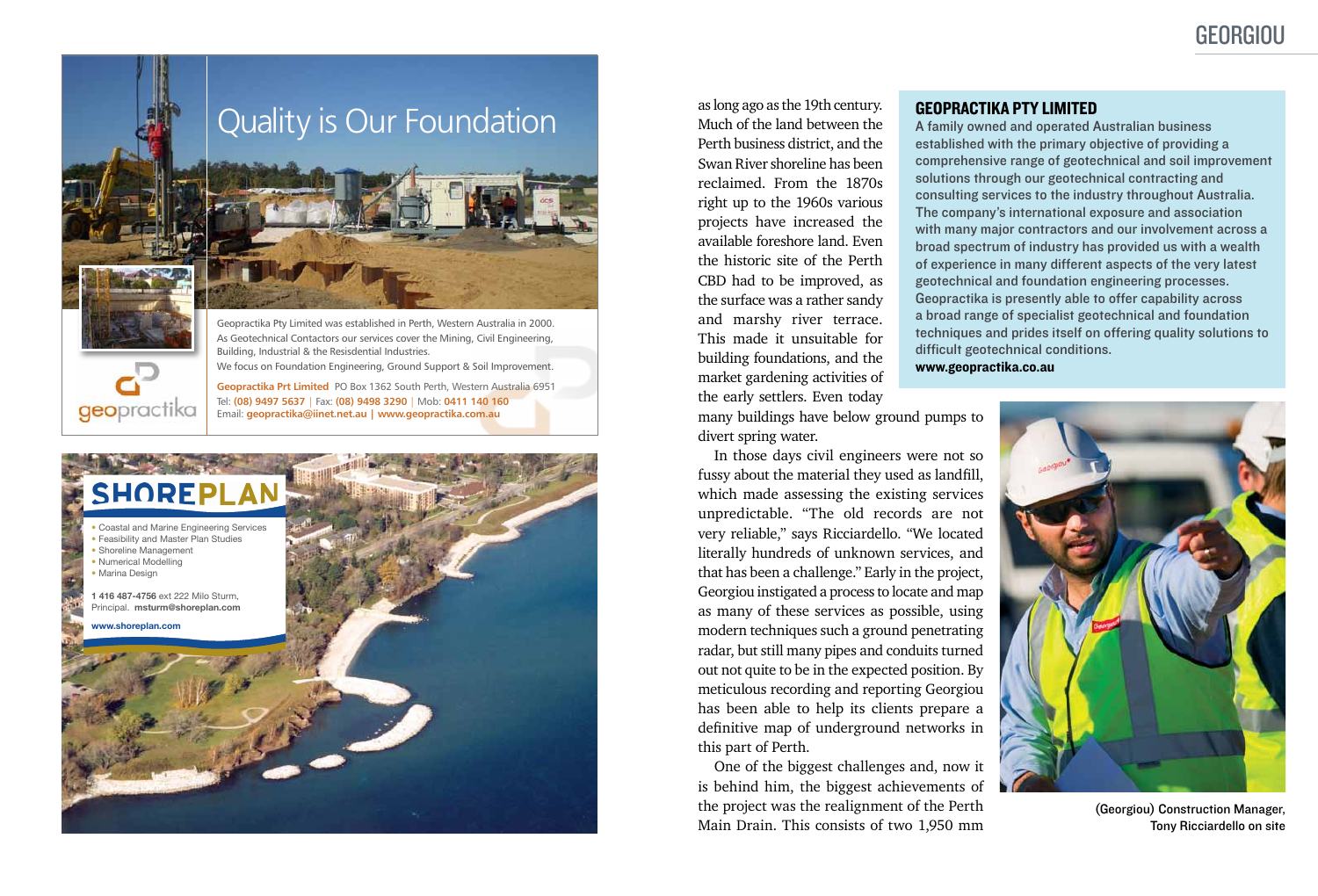concrete storm water pipes that discharge into the Swan River. "It actually runs through the middle of our construction site, and would have run across the proposed inlet," he explains. "As a result it had to be realigned down the middle of an existing road, William Street, across Riverside Drive and then to the outfalls in the river."

The reconstruction of the main drain was very much at the heart of the critical path of the project, and completing that work in August 2013 was a major milestone. It was done in three significant stages. The first was to take the drain from the outfall to Riverside Drive: "We needed to get that completed so we could divert Riverside Drive traffic over the completed drain."

professionals will have no lack of work to do. But they and the subcontractors involved brought in to do specialised work like power installation, welding, fabrication and concrete forming, most of them long associated with Georgiou, will never be able to walk through the centre of Perth without thinking "I did this!" **BE** 

The next stage was crossing Riverside Drive and the third to follow the line of William Street and connect the re-routed drain to the original pipes. At this point Ricciardello had occasion to bless the original designers of the Main Drain – the twin drains made it possible to isolate one pipe at a time. "That operation to complete the connections took about three

and a half weeks. That was far and away our biggest achievement," he says.

Georgiou will have withdrawn from the site by early November, leaving the way clear for the next contractors the Leighton Broad partnership to complete the inlet and construction work. "We have been on site for nearly 18 months," says Tony Ricciardello with satisfaction. "It has been a significant achievement for the company, a high profile, high value project. Now we are looking forward to our next challenge!"

With a healthy order book, Georgiou's

Linemarker preparing major road diversion



For more information about Georgiou visit: www.georgiou.com.au